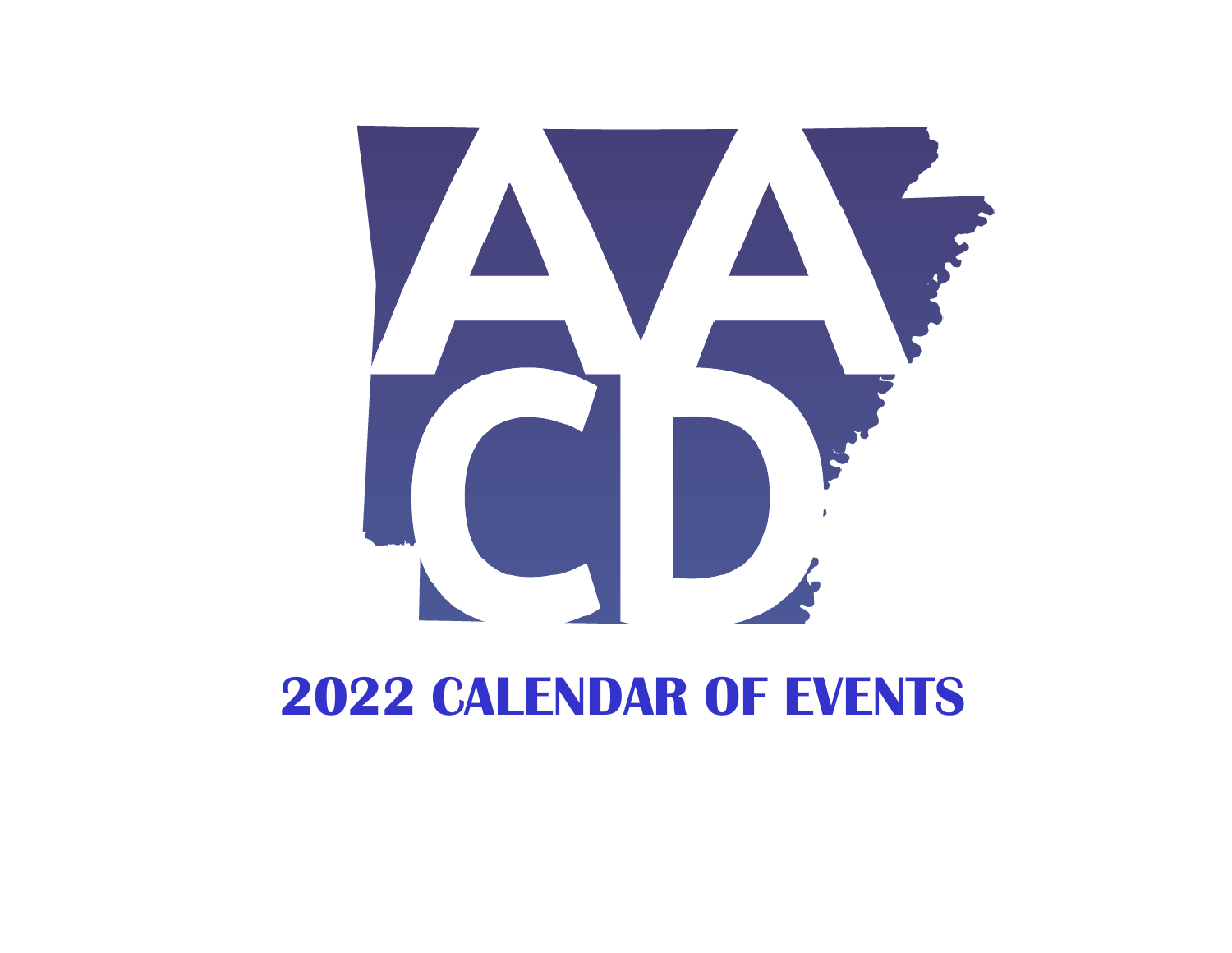## January 2022

| SUNDAY         | MONDAY                                    | TUESDAY        | WEDNESDAY | THURSDAY | FRIDAY         | SATURDAY     |
|----------------|-------------------------------------------|----------------|-----------|----------|----------------|--------------|
|                |                                           |                |           |          |                | $\mathbf{1}$ |
| $\overline{2}$ | 3                                         | $\overline{4}$ | 5         | 6        | $\overline{7}$ | 8            |
| 9              | 10                                        | 11             | 12        | 13       | 14             | 15           |
| 16             | 17<br>Dr. Martin L. King Jr.<br>-Birthday | 18             | 19        | 20       | 21             | 22           |
| 23             | 24                                        | 25             | 26        | 27       | 28             | 29           |
| 30             | 31                                        |                |           |          |                |              |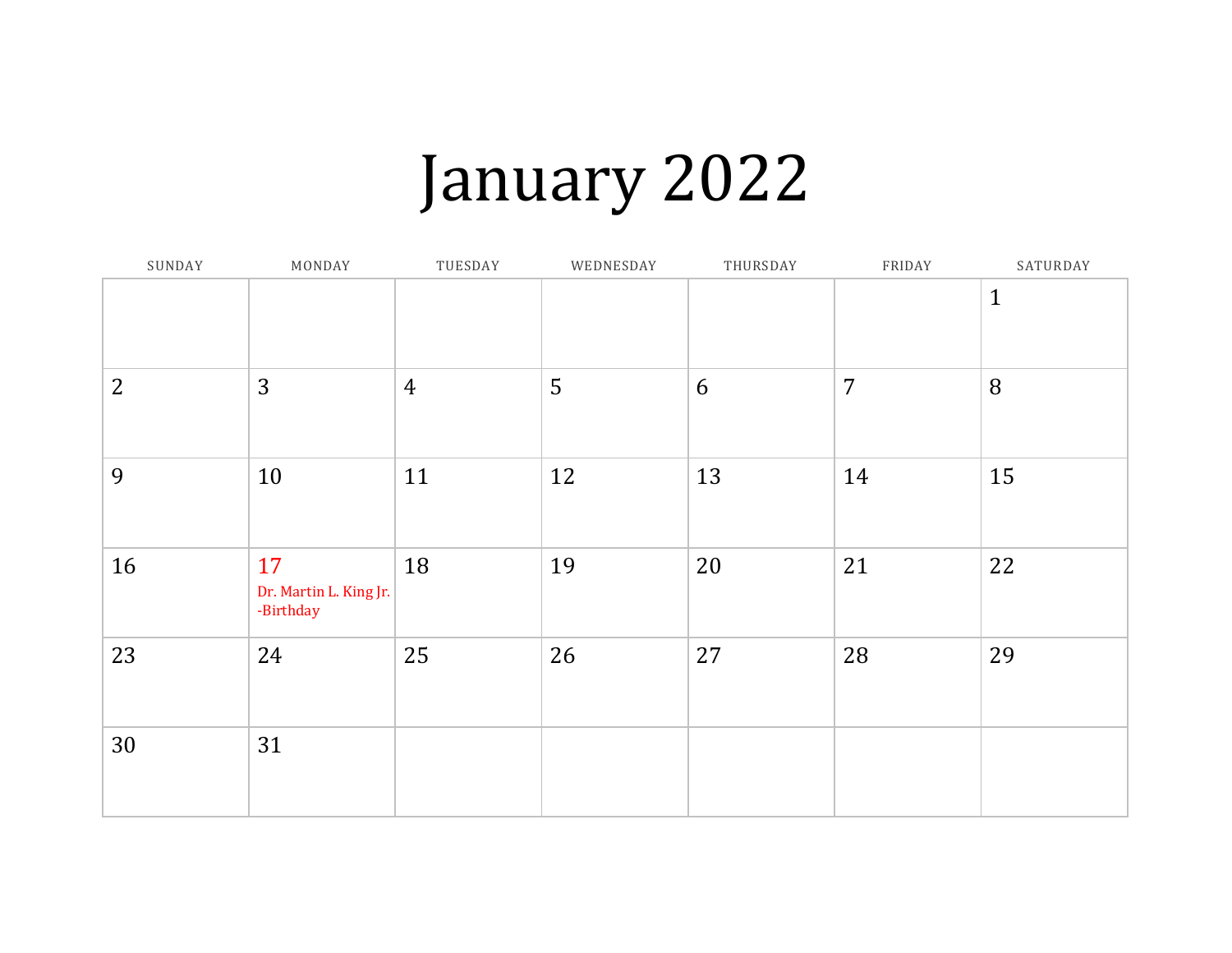# February 2022

| SUNDAY | MONDAY                                      | TUESDAY      | WEDNESDAY      | THURSDAY | FRIDAY         | SATURDAY |
|--------|---------------------------------------------|--------------|----------------|----------|----------------|----------|
|        |                                             | $\mathbf{1}$ | $\overline{2}$ | 3        | $\overline{4}$ | 5        |
| 6      | $\overline{7}$                              | 8            | 9              | 10       | 11             | 12       |
| 13     | 14<br><b>HAPPY</b><br><b>VALENTINES DAY</b> | 15           | 16             | 17       | 18             | 19       |
| 20     | 21<br><b>Presidents Day</b>                 | 22           | 23             | 24       | 25             | 26       |
| 27     | 28                                          |              |                |          |                |          |
|        |                                             |              |                |          |                |          |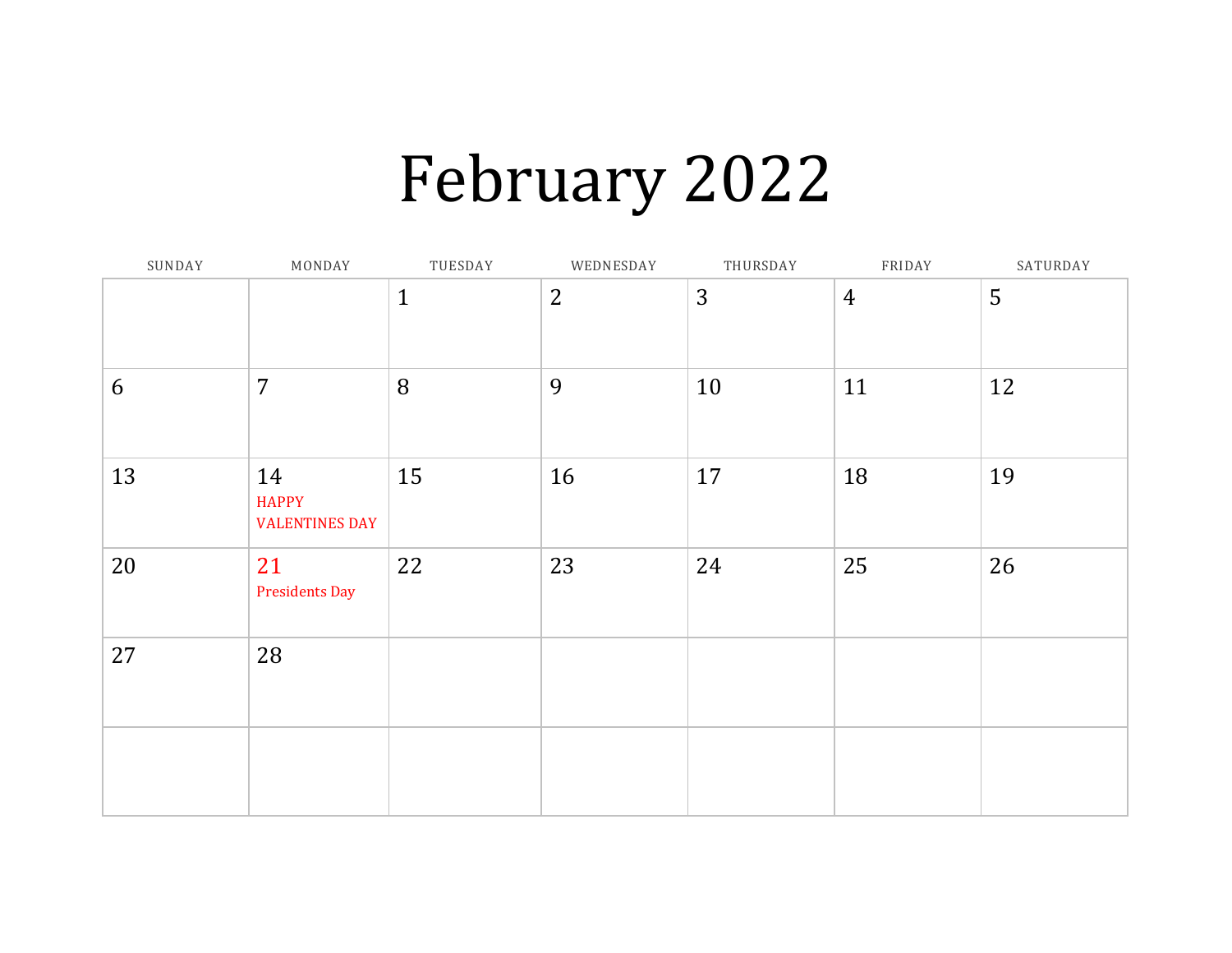### March 2022

| SUNDAY                                                                  | MONDAY                                           | TUESDAY               | WEDNESDAY                         | THURSDAY                          | FRIDAY                            | SATURDAY |
|-------------------------------------------------------------------------|--------------------------------------------------|-----------------------|-----------------------------------|-----------------------------------|-----------------------------------|----------|
|                                                                         |                                                  | $\mathbf{1}$          | $\overline{2}$                    | 3                                 | $\overline{4}$                    | 5        |
| 6                                                                       | $\overline{7}$<br><b>IAA0 101</b><br>Barry Couch | 8<br><b>IAA0 101</b>  | 9<br><b>IAAO 101</b>              | 10<br><b>IAA0 101</b>             | 11<br><b>IAAO 101</b><br>Exam Day | 12       |
| 13                                                                      | 14                                               | 15                    | 16<br>Assessors Spring<br>Meeting | 17<br>Assessors Spring<br>Meeting | 18<br>Assessors Spring<br>Meeting | 19       |
| 20                                                                      | 21                                               | 22                    | 23                                | 24                                | 25                                | 26       |
| 27<br><b>GIS/VALUATION</b><br><b>CONF. 27TH-30TH</b><br>New Orleans, LA | 28<br><b>IAAO 102</b><br><b>Barry Couch</b>      | 29<br><b>IAAO 102</b> | 30<br><b>IAAO 102</b>             | 31<br><b>IAAO 102</b>             |                                   |          |
|                                                                         |                                                  |                       |                                   |                                   |                                   |          |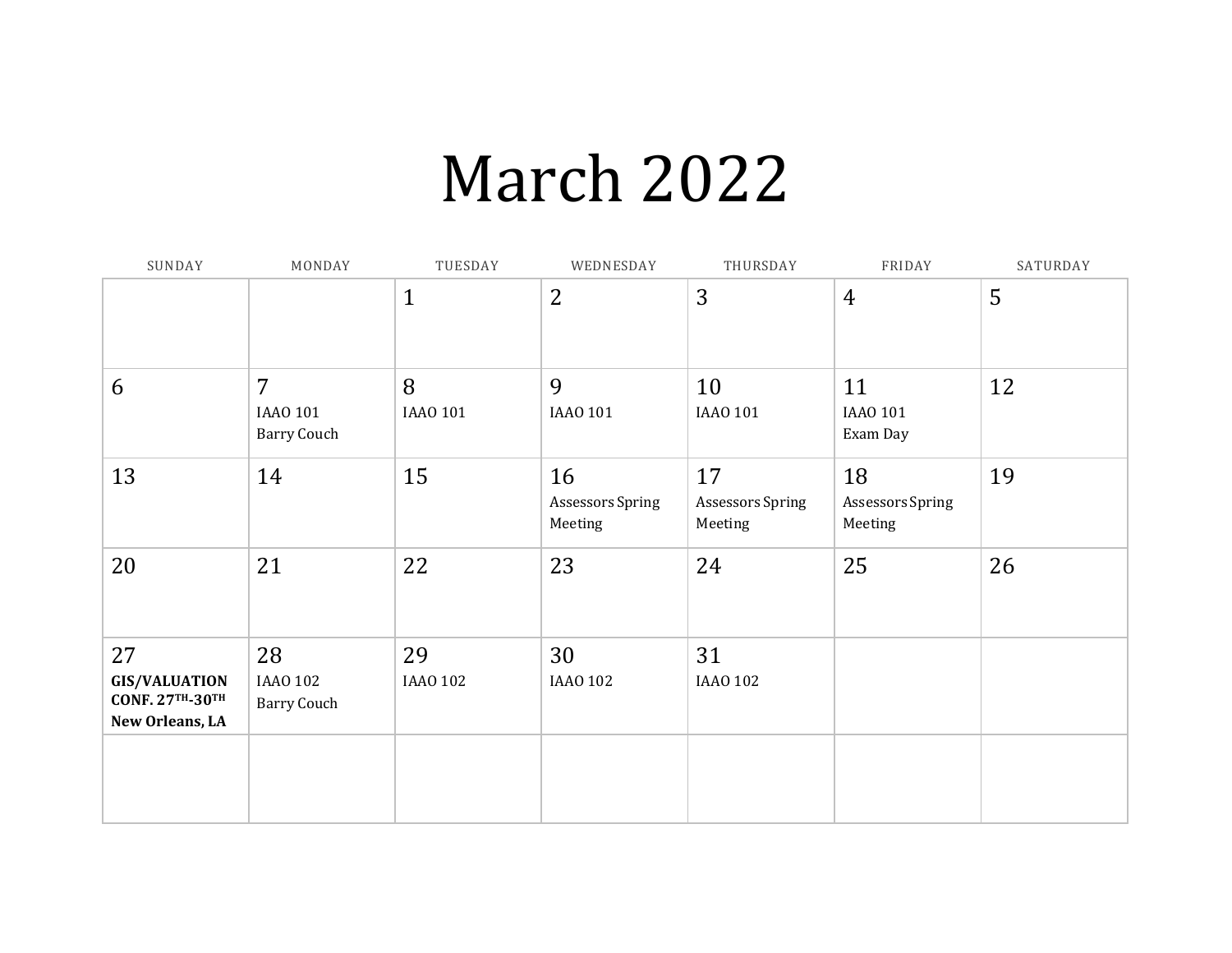# April 2022

| SUNDAY | MONDAY                        | TUESDAY        | WEDNESDAY      | THURSDAY       | FRIDAY                                      | SATURDAY       |
|--------|-------------------------------|----------------|----------------|----------------|---------------------------------------------|----------------|
|        |                               |                |                |                | $\mathbf{1}$<br><b>IAAO 102</b><br>Exam Day | $\overline{2}$ |
| 3      | $\overline{4}$                | 5              | 6              | $\overline{7}$ | 8                                           | 9              |
| 10     | 11                            | 12             | 13             | 14             | 15                                          | 16             |
| 17     | 18                            | 19             | 20             | 21             | 22                                          | 23             |
| 24     | 25<br>IAA0 201<br>Lisa Hobart | 26<br>IAA0 201 | 27<br>IAA0 201 | 28<br>IAA0 201 | 29<br><b>IAAO 201</b><br><b>EXAM DAY</b>    | 30             |
|        |                               |                |                |                |                                             |                |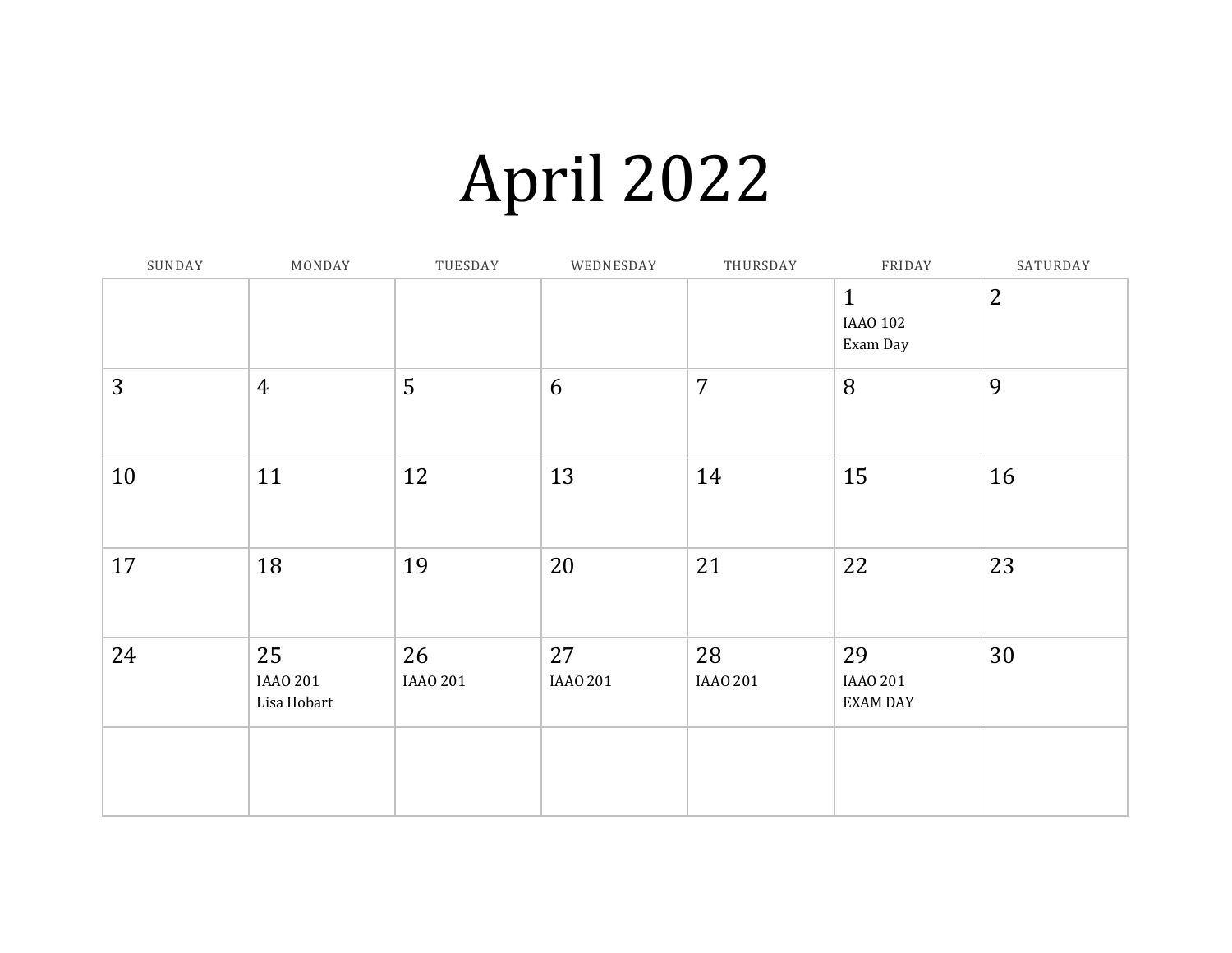# May 2022

| SUNDAY       | MONDAY                    | TUESDAY                              | WEDNESDAY      | THURSDAY | FRIDAY | SATURDAY |
|--------------|---------------------------|--------------------------------------|----------------|----------|--------|----------|
| $\mathbf{1}$ | $\overline{2}$            | 3                                    | $\overline{4}$ | 5        | 6      | 7        |
| 8            | 9                         | 10                                   | 11             | 12       | 13     | 14       |
| 15           | 16                        | 17                                   | 18             | 19       | 20     | 21       |
| 22           | 23                        | 24<br><b>Primary Election</b><br>Day | 25             | 26       | 27     | 28       |
| 29           | 30<br><b>Memorial Day</b> | 31                                   |                |          |        |          |
|              |                           |                                      |                |          |        |          |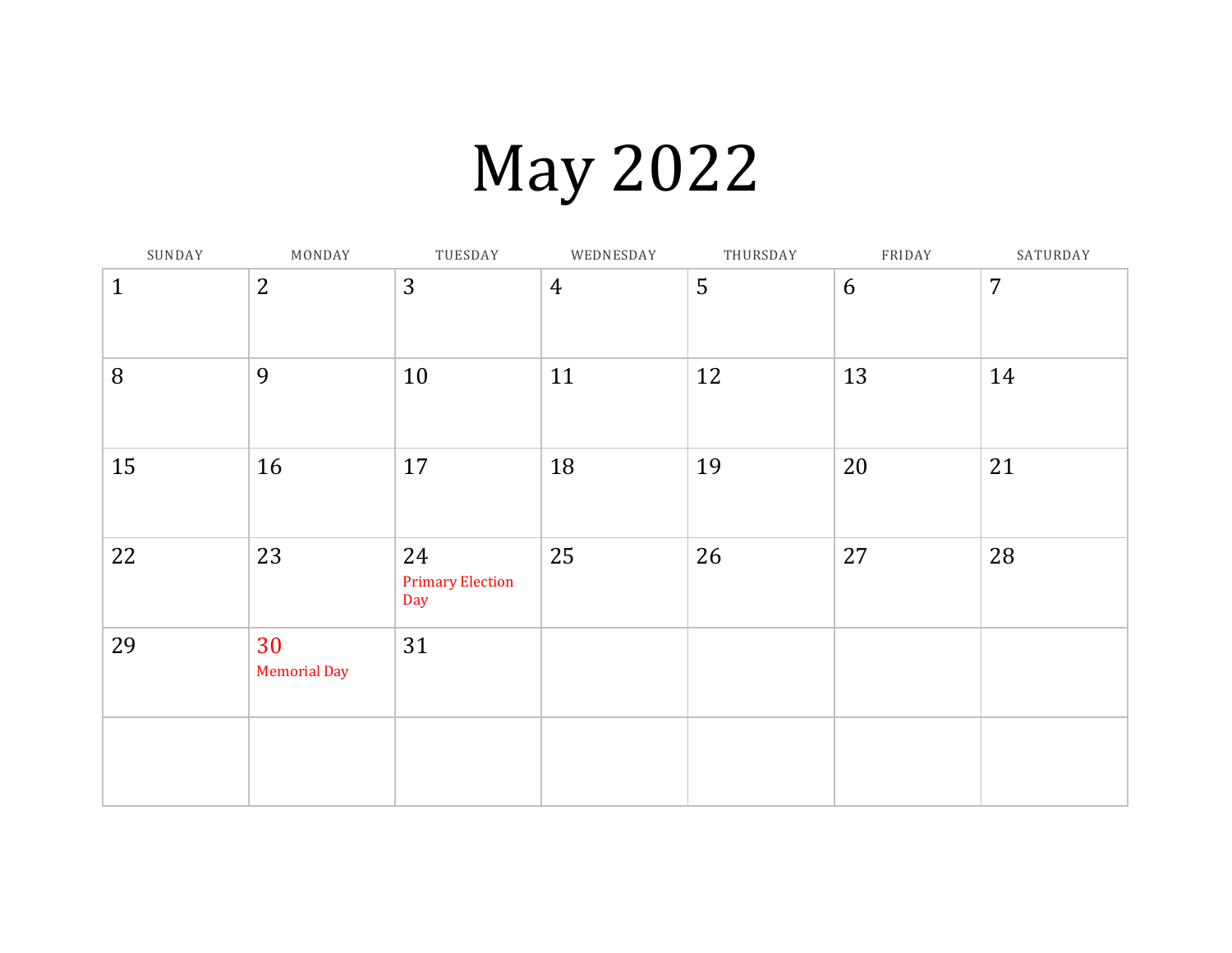# June 2022

| SUNDAY | MONDAY                                     | TUESDAY                                    | WEDNESDAY                                  | THURSDAY                                   | FRIDAY                                    | SATURDAY       |
|--------|--------------------------------------------|--------------------------------------------|--------------------------------------------|--------------------------------------------|-------------------------------------------|----------------|
|        |                                            |                                            | $\mathbf 1$                                | 2                                          | 3                                         | $\overline{4}$ |
| 5      | 6<br><b>IAAO 300</b><br>Barry Couch        | $\overline{7}$<br><b>IAAO 300</b>          | 8<br><b>IAAO 300</b>                       | 9<br><b>IAAO 300</b>                       | 10<br><b>IAAO 300</b><br><b>EXAM DAY</b>  | 11             |
| 12     | 13                                         | 14                                         | 15                                         | 16                                         | 17                                        | 18             |
| 19     | 20<br>Assessors Summer<br>Meeting-Mt. View | 21<br>Assessors Summer<br>Meeting-Mt. View | 22<br>Assessors Summer<br>Meeting-Mt. View | 23<br>Assessors Summer<br>Meeting-Mt. View | 24<br>Assessors Summer<br>Meeting-Mt View | 25             |
| 26     | 27                                         | 28<br>EQ BOARD<br><b>BATESVILLE</b>        | 29                                         | 30<br>EQ BOARD<br>PINE BLUFF               |                                           |                |
|        |                                            |                                            |                                            |                                            |                                           |                |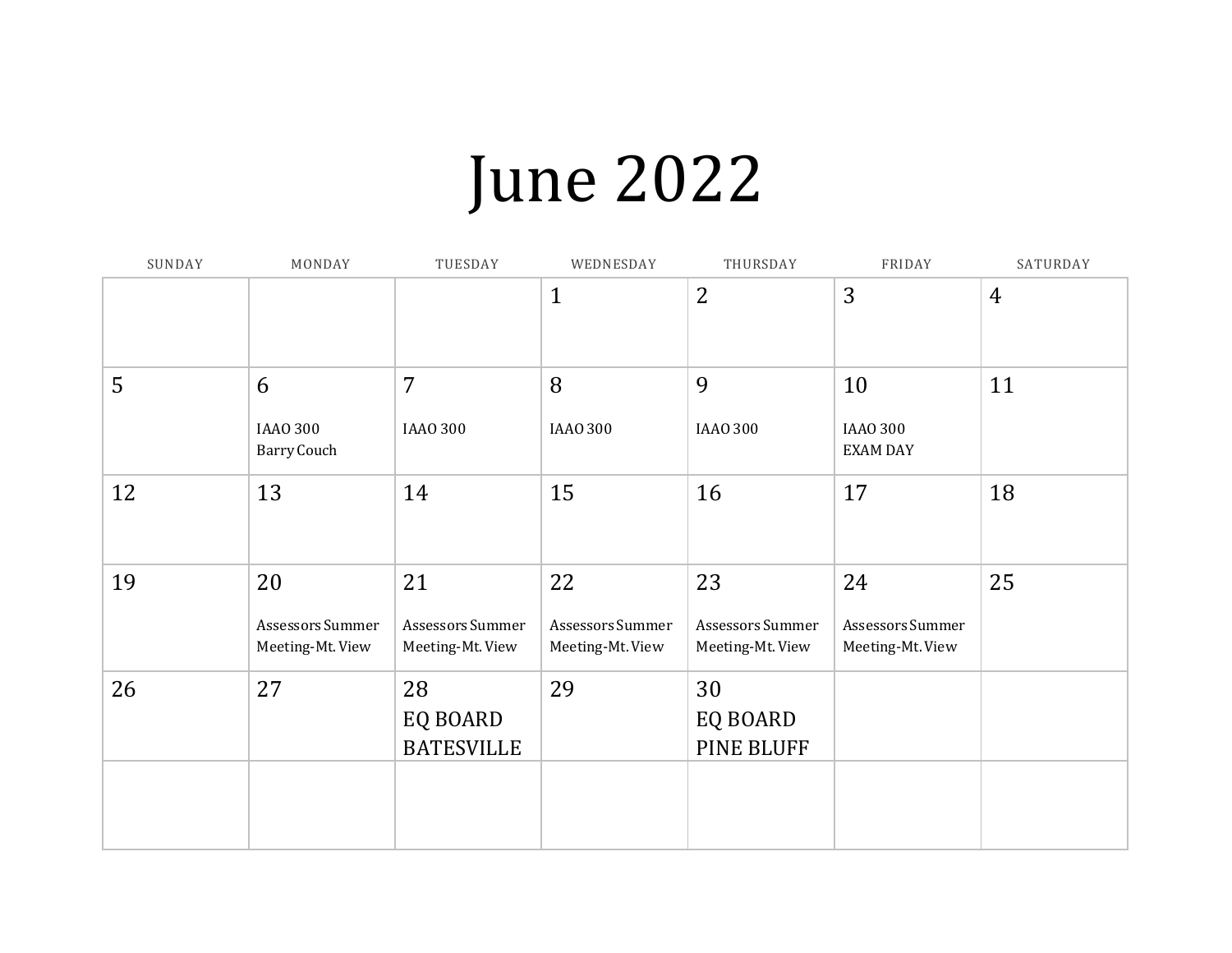# July 2022

| SUNDAY | MONDAY                                    | TUESDAY                       | WEDNESDAY                             | THURSDAY                    | FRIDAY       | SATURDAY |
|--------|-------------------------------------------|-------------------------------|---------------------------------------|-----------------------------|--------------|----------|
|        |                                           |                               |                                       |                             | $\mathbf{1}$ | 2        |
| 3      | $\overline{4}$<br><b>Independence Day</b> | 5                             | 6                                     | $\overline{7}$              | 8            | 9        |
| 10     | 11                                        | 12<br><b>EQ BOARD</b><br>HOPE | 13                                    | 14<br>EQ BOARD<br>ATU-OZARK | 15           | 16       |
| 17     | 18                                        | 19                            | 20<br><b>EQ BOARD</b><br>$AAC - L.R.$ | 21                          | 22           | 23       |
| 24     | 25                                        | 26                            | 27                                    | 28                          | 29           | 30       |
| 31     |                                           |                               |                                       |                             |              |          |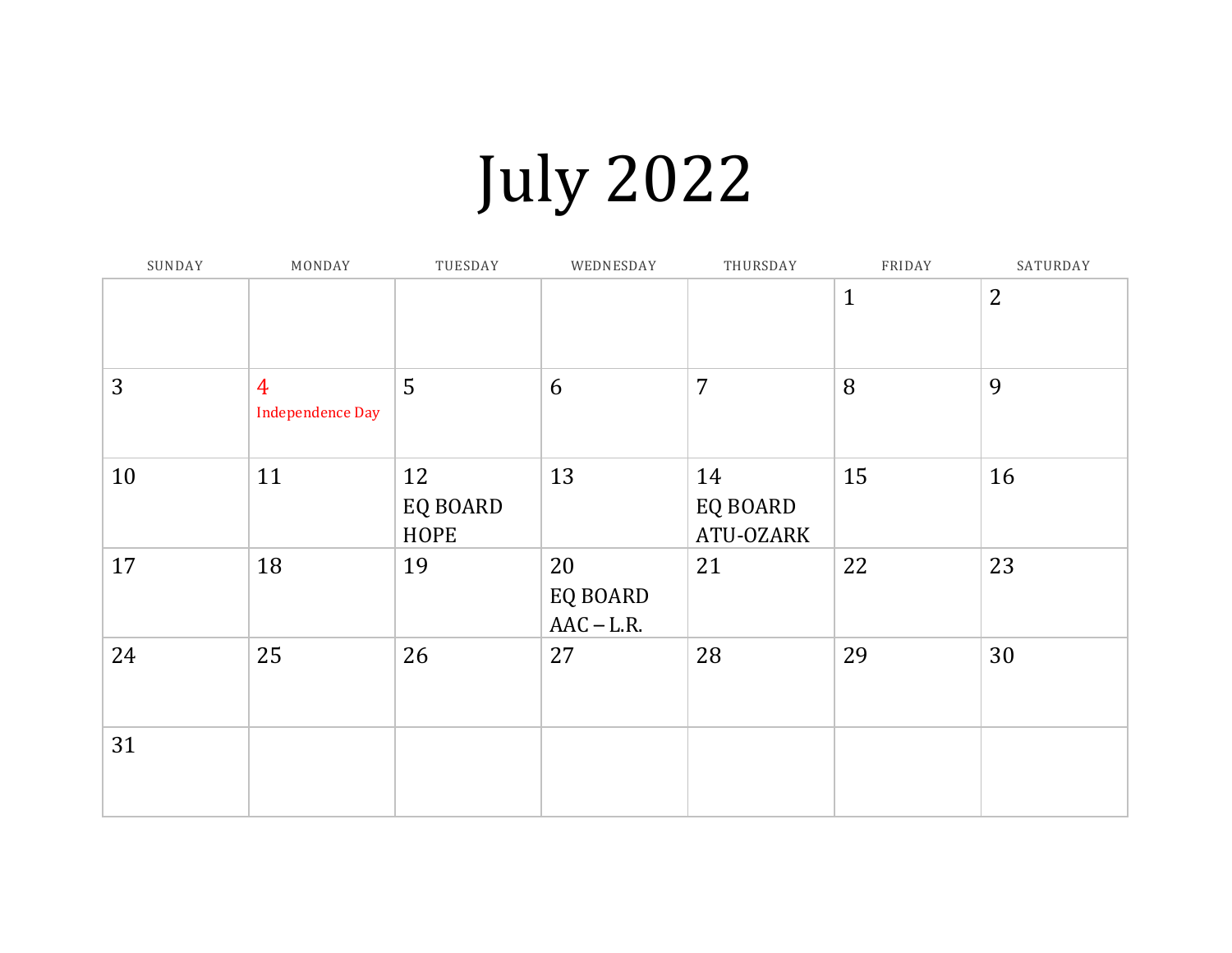# August 2022

| SUNDAY                               | MONDAY                                                | TUESDAY                                | WEDNESDAY                                       | THURSDAY                                   | FRIDAY                                     | SATURDAY |
|--------------------------------------|-------------------------------------------------------|----------------------------------------|-------------------------------------------------|--------------------------------------------|--------------------------------------------|----------|
|                                      | $\mathbf{1}$<br><b>AACD Real Estate</b><br>Dan Cypert | 2<br><b>AACD Real Estate</b>           | 3<br><b>AACD Real Estate</b>                    | $\overline{4}$<br><b>AACD Real Estate</b>  | 5<br><b>AACD Real Estate</b><br>Exam Day   | 6        |
| 7                                    | 8                                                     | 9                                      | 10<br><b>AAC</b> Conference<br>Hot Springs      | 11<br><b>AAC</b> Conference<br>Hot Springs | 12<br><b>AAC</b> Conference<br>Hot Springs | 13       |
| 14                                   | 15<br><b>AACD Personal</b><br>Property-Bill Long      | 16<br><b>AACD Personal</b><br>Property | 17<br><b>AACD</b> Personal<br>Property-Exam Day | 18                                         | 19                                         | 20       |
| 21                                   | 22                                                    | 23                                     | 24                                              | 25                                         | 26                                         | 27       |
| 28                                   | 29                                                    | 30                                     | 31                                              |                                            |                                            |          |
| <b>IAAO</b> Conference<br>Boston, MA | <b>IAAO</b> Conference<br>Boston, MA                  | <b>IAAO</b> Conference<br>Boston, MA   | <b>IAAO</b> Conference<br>Boston, MA            |                                            |                                            |          |
|                                      |                                                       |                                        |                                                 |                                            |                                            |          |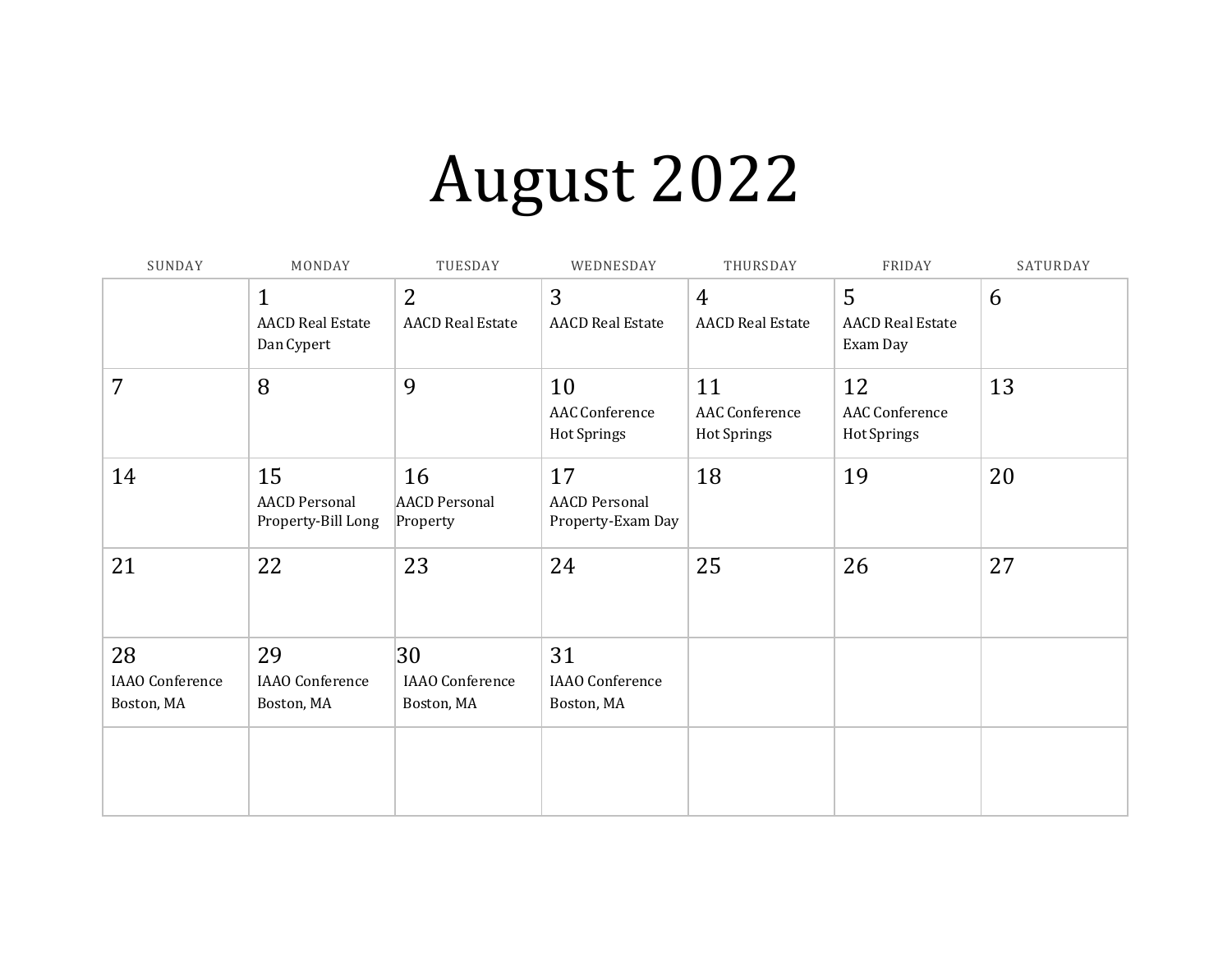### September 2022

| SUNDAY         | MONDAY                               | TUESDAY               | WEDNESDAY             | THURSDAY              | FRIDAY                            | SATURDAY |
|----------------|--------------------------------------|-----------------------|-----------------------|-----------------------|-----------------------------------|----------|
|                |                                      |                       |                       | $\mathbf{1}$          | $\overline{2}$                    | 3        |
| $\overline{4}$ | 5<br>Labor Day                       | 6                     | $\overline{7}$        | 8                     | 9                                 | 10       |
| 11             | 12<br><b>IAAO 500</b><br>Lisa Hobart | 13<br><b>IAAO 500</b> | 14<br><b>IAAO 500</b> | 15<br><b>IAAO 500</b> | 16<br><b>IAAO 500</b><br>Exam Day | 17       |
| 18             | 19                                   | 20                    | 21                    | 22                    | 23                                | 24       |
| 25             | 26                                   | 27                    | 28                    | 29                    | 30                                |          |
|                |                                      |                       |                       |                       |                                   |          |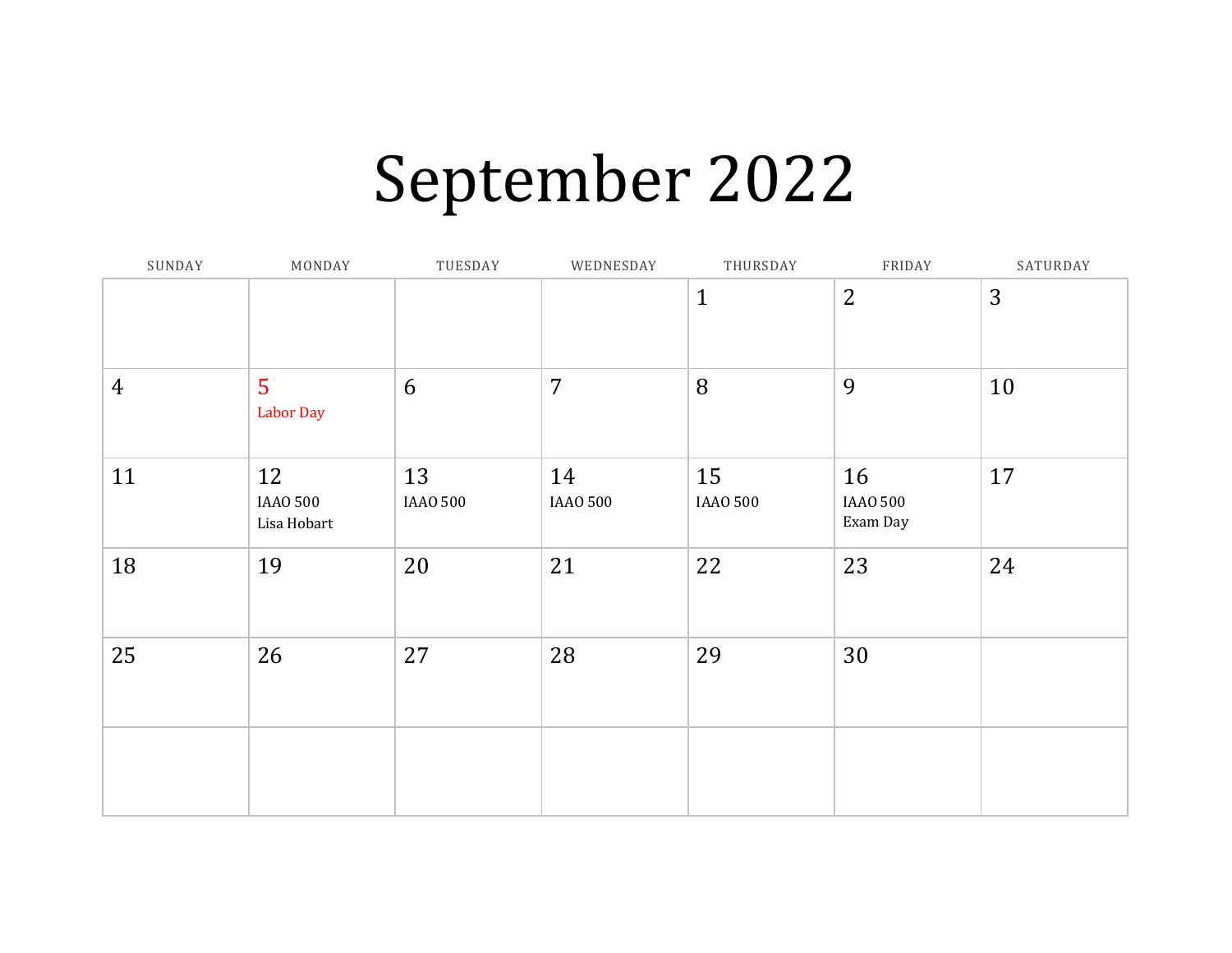#### October 2022

| SUNDAY         | MONDAY                                                   | TUESDAY                                                                    | WEDNESDAY         | THURSDAY                                                                       | FRIDAY                         | SATURDAY     |
|----------------|----------------------------------------------------------|----------------------------------------------------------------------------|-------------------|--------------------------------------------------------------------------------|--------------------------------|--------------|
|                |                                                          |                                                                            |                   |                                                                                |                                | $\mathbf{1}$ |
| $\overline{2}$ | $\overline{3}$<br>ROLLBACK<br>ASSISTANCE<br>3rd thru 6th | $\overline{4}$<br>WORKSHOP 191<br>7 HR. USPAP UPDATE<br><b>Barry Couch</b> | 5<br>WORKSHOP 151 | 6<br>WORKSHOP 151<br>USPAP-Barry Couch   USPAP-Barry Couch   USPAP-Barry Couch | $\overline{7}$<br>WORKSHOP 151 | 8            |
| 9              | 10                                                       | 11                                                                         | 12                | 13                                                                             | 14                             | 15           |
| 16             | 17<br><b>Tax Deadline</b>                                | 18                                                                         | 19                | 20                                                                             | 21                             | 22           |
| 23             | 24                                                       | 25                                                                         | 26                | 27                                                                             | 28                             | 29           |
| 30             | 31                                                       |                                                                            |                   |                                                                                |                                |              |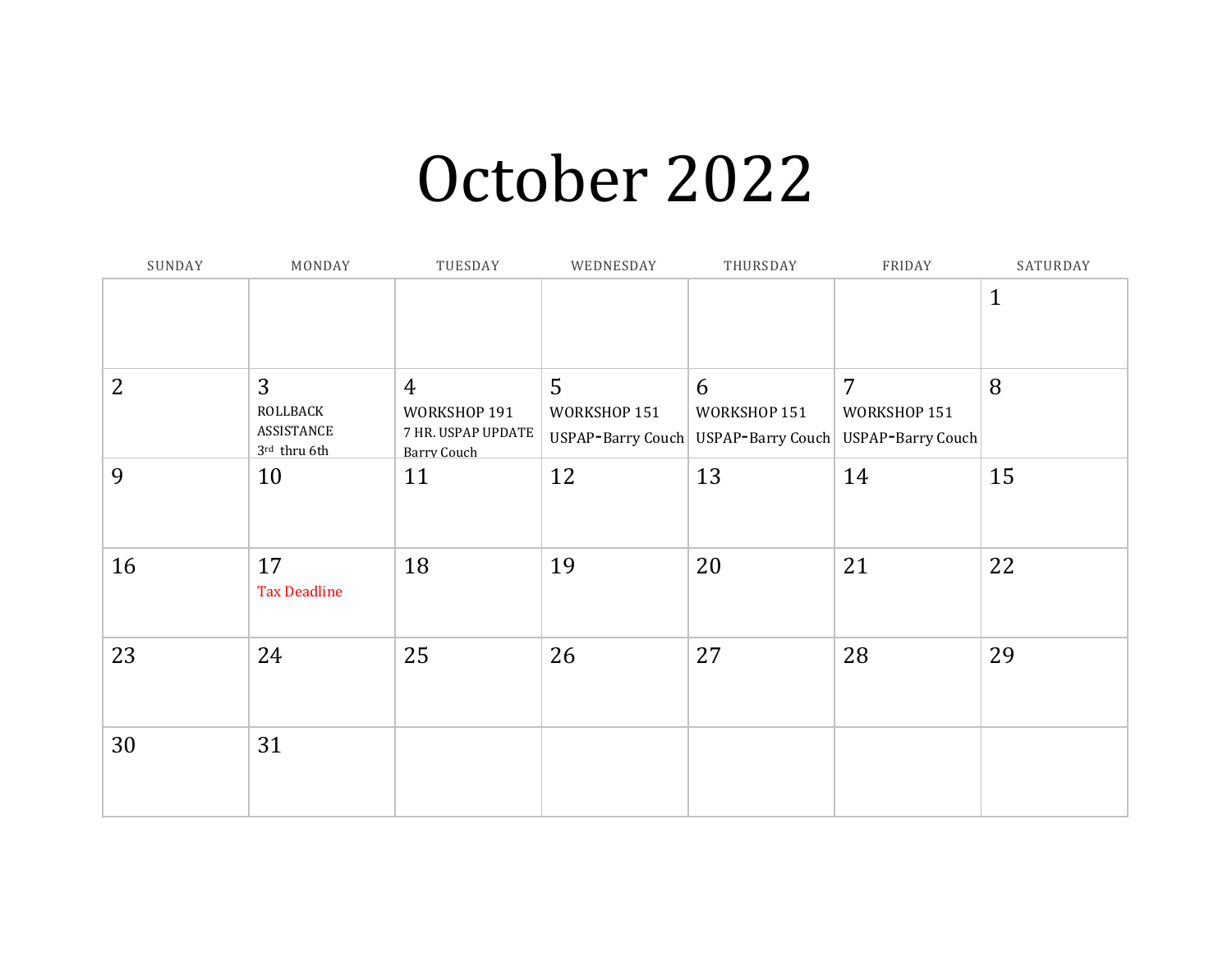### November 2022

| SUNDAY | MONDAY                                      | TUESDAY                                           | WEDNESDAY                                         | THURSDAY                                          | FRIDAY                                            | SATURDAY |
|--------|---------------------------------------------|---------------------------------------------------|---------------------------------------------------|---------------------------------------------------|---------------------------------------------------|----------|
|        |                                             | $\mathbf{1}$                                      | $\overline{2}$                                    | 3                                                 | $\overline{4}$                                    | 5        |
| 6      | 7                                           | 8<br><b>ELECTION DAY</b>                          | 9                                                 | 10                                                | 11<br>Veterans' Day                               | 12       |
| 13     | 14<br>AACD Fall<br>Conference<br>Jonesboro  | 15<br><b>AACD</b> Fall<br>Conference<br>Jonesboro | 16<br><b>AACD Fall</b><br>Conference<br>Jonesboro | 17<br><b>AACD Fall</b><br>Conference<br>Jonesboro | 18<br><b>AACD Fall</b><br>Conference<br>Jonesboro | 19       |
| 20     | 21                                          | 22                                                | 23                                                | 24<br>Thanksgiving<br>Day                         | 25<br><b>State Offices</b><br>Closed              | 26       |
| 27     | 28<br><b>AACD Real Estate</b><br>Dan Cypert | 29<br><b>AACD Real Estate</b>                     | 30<br><b>AACD Real Estate</b>                     |                                                   |                                                   |          |